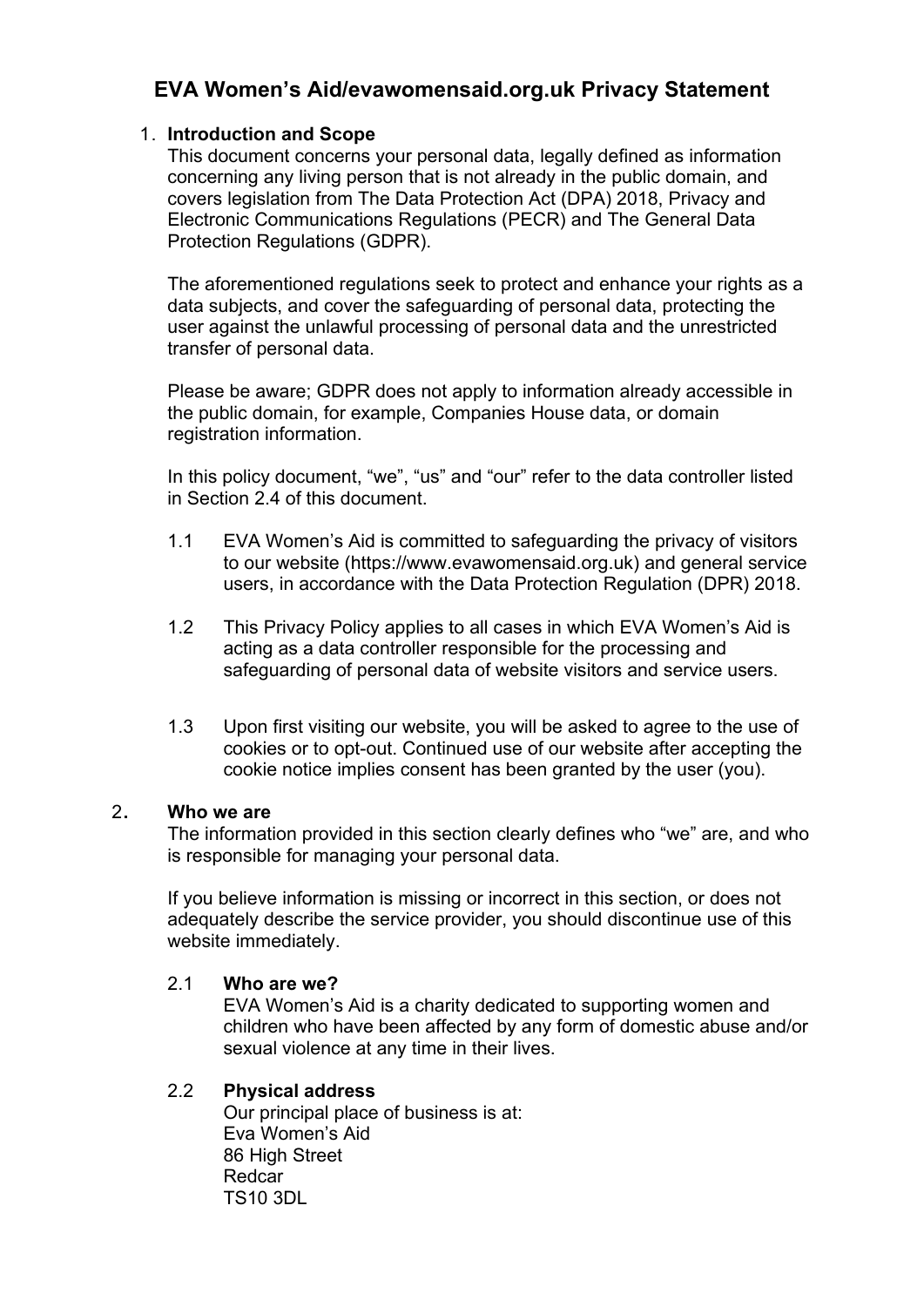# 2.3 **Contact methods**

You can contact us via any of the following methods:

- (a) By post to Eva Women's Aid 86 High Street Redcar TS10 3DL
- (b) Use of our website's contact form on the following URL <https://evawomensaid.org.uk/home/contact-us/>
- (c) By telephone 01642 490677
- (d) By email [info@eva.org.uk](mailto:info@eva.org.uk)

# 2.4 **Data Protection Officer**

Our data protection officer/data controller is Lisa Rigg and she can be contacted by email at  $lisa@eva.org.uk$  or by other methods as detailed above in section 2.3.

## 3. **Collection of your personal data**

The section below will detail the types of data that is collected, in addition to the methods of collecting this data.

### 3.1 **User provided information**

EVA Women's Aid (https://www.evawomensaid.org.uk) will collect direct information provided by you (via contact forms, for example) to make telephone contact, or to email you concerning any information you may request.

### 3.2 **Automatically collected information**

Whilst visiting our website, some additional personal data may be collected, including but not limited to personally-identifying information like Internet Protocol (IP) addresses, geographical location, browser type and version, operating system, referral source, length of visit, page views and website navigation paths, as well as information concerning the timing, frequency and pattern of your service use.

# 3.3 **How YOUR data on our website is collected and stored**

Data will be collected on our website in the following ways:

- a) Via web contact forms on our website Data provided via our website forms is manually submitted by the user, and stored in an encrypted SQL database.
- b) Via web server tracking software provided with our web hosting provider. Our web hosting provider may track user behaviour and monitor potential security threats, and as such will collect data designed to keep the website operational and your information secure.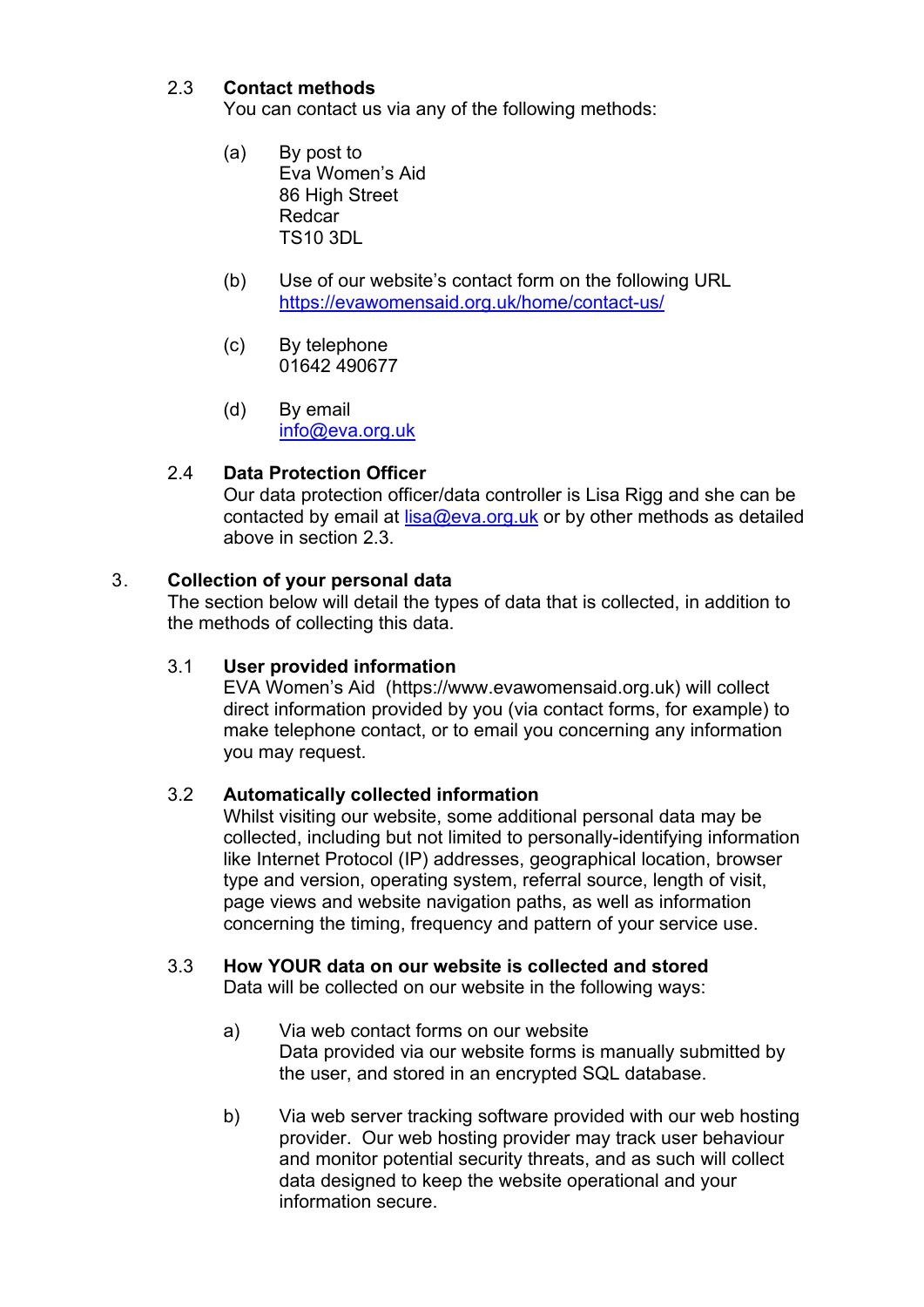All data is stored on our web host's secure servers and will be made available in association with a relevant data protection request.

### c) Via browser cookies

Our website uses cookies, defined as a string or array of information that a website stores on a visitor's computer. Your browser provides this information on each visit to our website.

Website visitors who do not wish to have cookies placed on their computers should set their browsers to refuse cookies before using our website. Further information on browser cookies and how to manage them can be found in section 11 of this document.

#### 4. **Use of your personal data**

It is required that any use of your personal data will be lawful and fair, and initiation of data transfer from user (you) to EVA Women's Aid/evawomensaid.org.uk should be easy to understand, and be transparent as to which data is being processed and how it may be used.

### 4.1 **Lawful basis for data processing**

Your personal data will only be used only to provide or enhance a service that you have initiated or requested.

EVA Women's Aid (https://www.evawomensaid.org.uk) will never use your personal data for operations outside the defined scope of our working arrangement or contract, unless legally required to do so.

### 4.2 **Legal obligations**

Should it be legally required to divulge your personal information to a higher authority such as law enforcement organisations, or because of a safeguarding concern, you as the user will be notified of any such data transfer.

### 5**. Transfer of your personal data**

#### 5.1 **Third party conformity**

Should any transfer occur, EVA Women's Aid (evawomensaid.org.uk) expect all third party organisations to adhere to the same data protection regulations.

### 5.2 **Data transfer outside of EEA**

Should data transfer concerning you be necessary to an organisation outside of the European Economic Area (EEA), you will be notified beforehand and must consent before any data transfer takes place. No data transfer will take place without prior consent.

### 5.3 **External data transfer via hyperlinks**

This website (evawomen'said.org.uk) may include relevant hyperlinks to external websites not controlled by EVA Women's Aid. Whilst all reasonable care has been exercised in selecting and providing any such links, you are advised to exercise caution before clicking any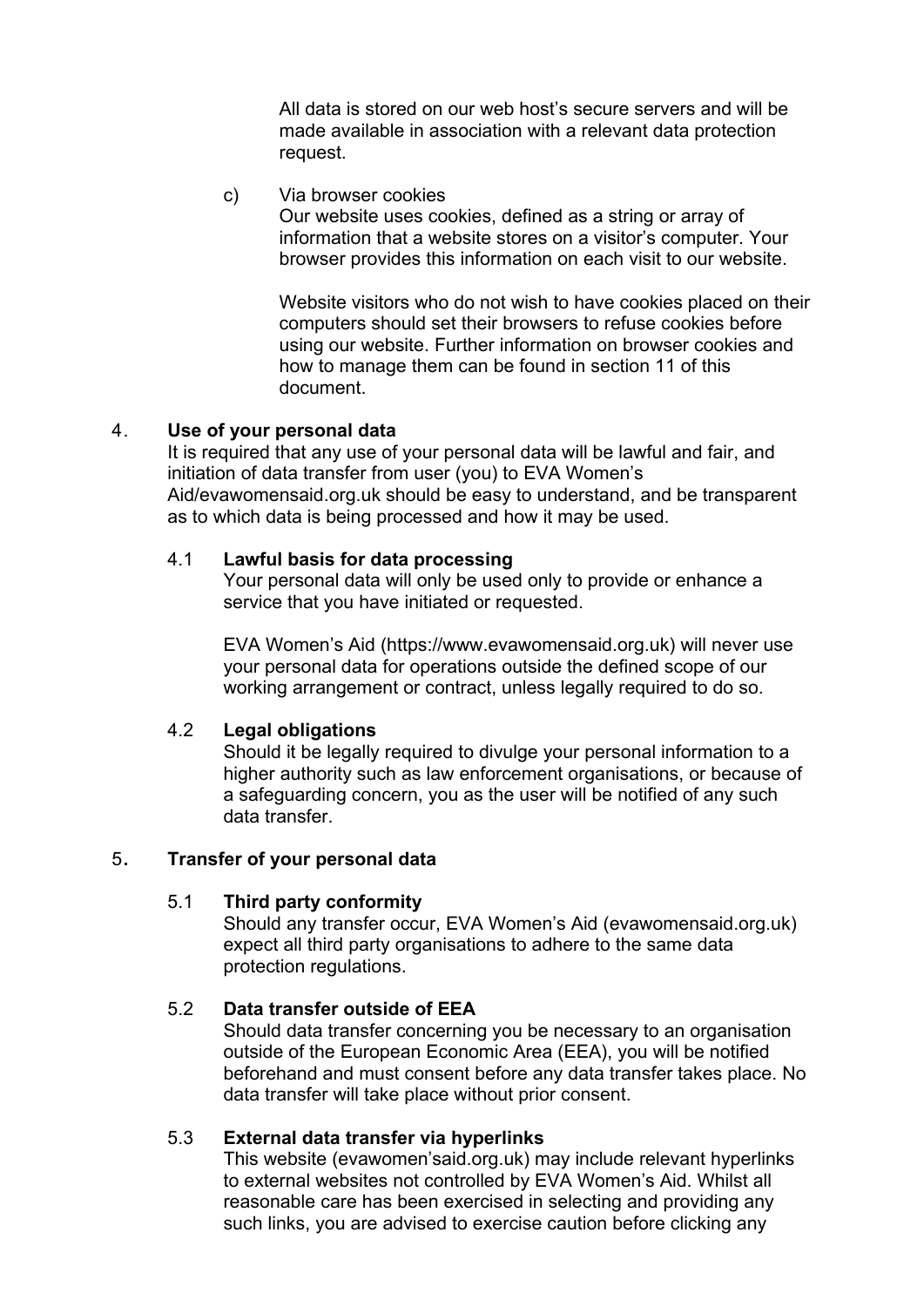external links. We cannot guarantee the ongoing suitability of external links, nor do we continually verify the safety or security of the contents which may be provided to you. No personal data will ever be passed to external websites via hyperlinks as detailed above.

## 5.4 **Transfer internally across website**

All data transferred from page to page, from page to mailer, or from page to database is sent encrypted via the HTTPS protocol. The site is protected via a SSL certificate.

## **6. Your rights as a data subject**

## **6.1 Your rights**

At any point whilst EVA Women's Aid (evawomensaid.org.uk) is in possession of, or processing your personal data, all data subjects have the following rights as dictated by EU laws and regulations:

- Right of access you have the right to request a copy of the information that we hold about you.
- Right of rectification you have a right to correct data that we hold about you that is inaccurate or incomplete.
- Right to erasure in certain circumstances you can ask for the data we hold about you to be erased from our records.
- Right to restriction of processing where certain conditions apply to have a right to restrict the processing.
- Right of portability  $-$  you have the right to have the data we hold about you transferred to another organisation.
- Right to object you have the right to object to certain types of processing such as direct marketing.
- Right to object to automated processing, including profiling  $-$  you also have the right to be subject to the legal effects of automated processing or profiling.

# **6.2 Refusal of access**

In the event that EVA Women's Aid (evawomensaid.org.uk) refuses your request under rights of access, we will provide you with a reason as to why, which you have the right to legally challenge this refusal, or lodge an official complaint to the ICO (see Section 13).

# **7. Transparency of data held**

# **7.1 Requesting information**

EVA Women's Aid (evawomensaid.org.uk) is legally obligated to provide the data we have collected concerning YOU at any time. You may request the following information:

- Information concerning how we collected the data.
- Contact details of the data protection officer, if applicable.
- The purpose of the processing your information, in addition to the legal basis for processing.
- The categories of personal data collected, stored and processed.
- Recipient(s) or categories of recipients that the data is/will be disclosed to.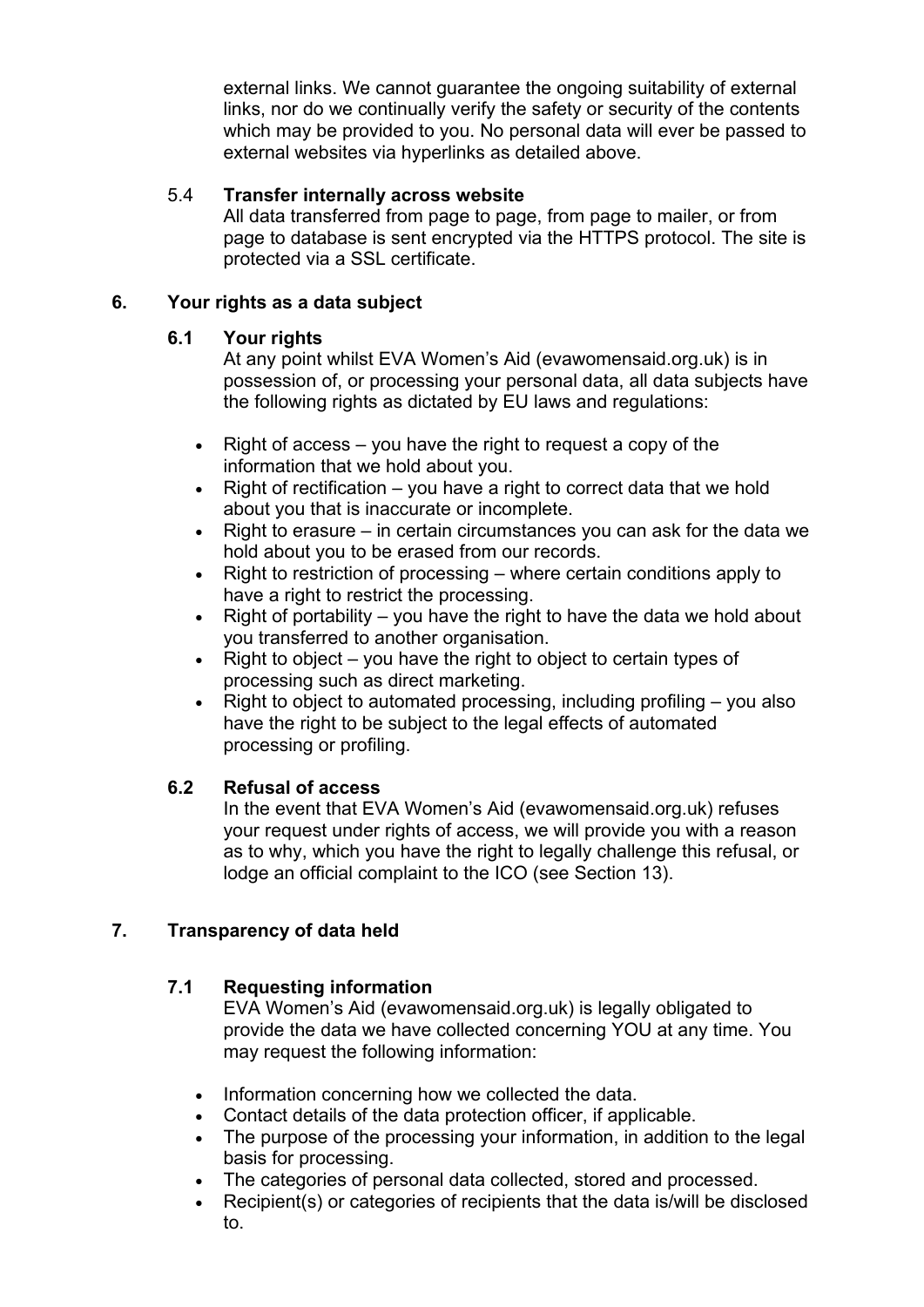- How long the data will be stored.
- Details of your rights to correct, erase, restrict or obiect to such processing.
- Information about your right to withdraw consent at any time.
- How to lodge a complaint with the supervisory authority (ICO).
- Whether the provision of personal data is a statutory or contractual requirement, or a requirement necessary to enter into a contract, as well as whether you are obliged to provide the personal data and the possible consequences of failing to provide such data.
- The source of personal data if it wasn't collected directly from you.
- Any details and information of automated decision making, such as profiling, and any meaningful information about the logic involved, as well as the significance and expected consequences of such processing.

## 7.2 **Verification requirements**

To access what personal data is held, identification will be required for verification. This may be a copy of your current driving licence, your passport, birth certificate and a utility bill not older than three months. A minimum of one piece of photographic ID listed above and a supporting document is required.

If EVA Women's Aid (evawomensaid.org.uk) is dissatisfied with the materials provided, further information may be sought before personal data can be released.

### **8. Consent and withdrawal of consent**

### 8.1 **Consenting and withdrawal of consent**

Through agreeing to this privacy notice you are consenting to EVA Women's Aid (evawomensaid.org.uk) processing your personal data for the purposes outlined. You can withdraw consent at any time by emailing or phoning the data protection officer detailed in this document.

### **9. Data retention policy**

### 9.1 **Data storage expiration**

EVA Women's Aid (evawomensaid.org.uk) will process personal data during the duration of any contract and will continue to store only the personal data needed for six years after the contract has expired to meet any legal obligations. After this period any personal data no longer required or dormant will be deleted.

### **10. Amendments**

### 10.1 **Policy updates**

We may update this policy without notice. The most recent version will always be available on our website.

### 10.2 **Keeping up to date with this policy**

Website users should check this page occasionally to ensure you are in agreement with any changes to this policy.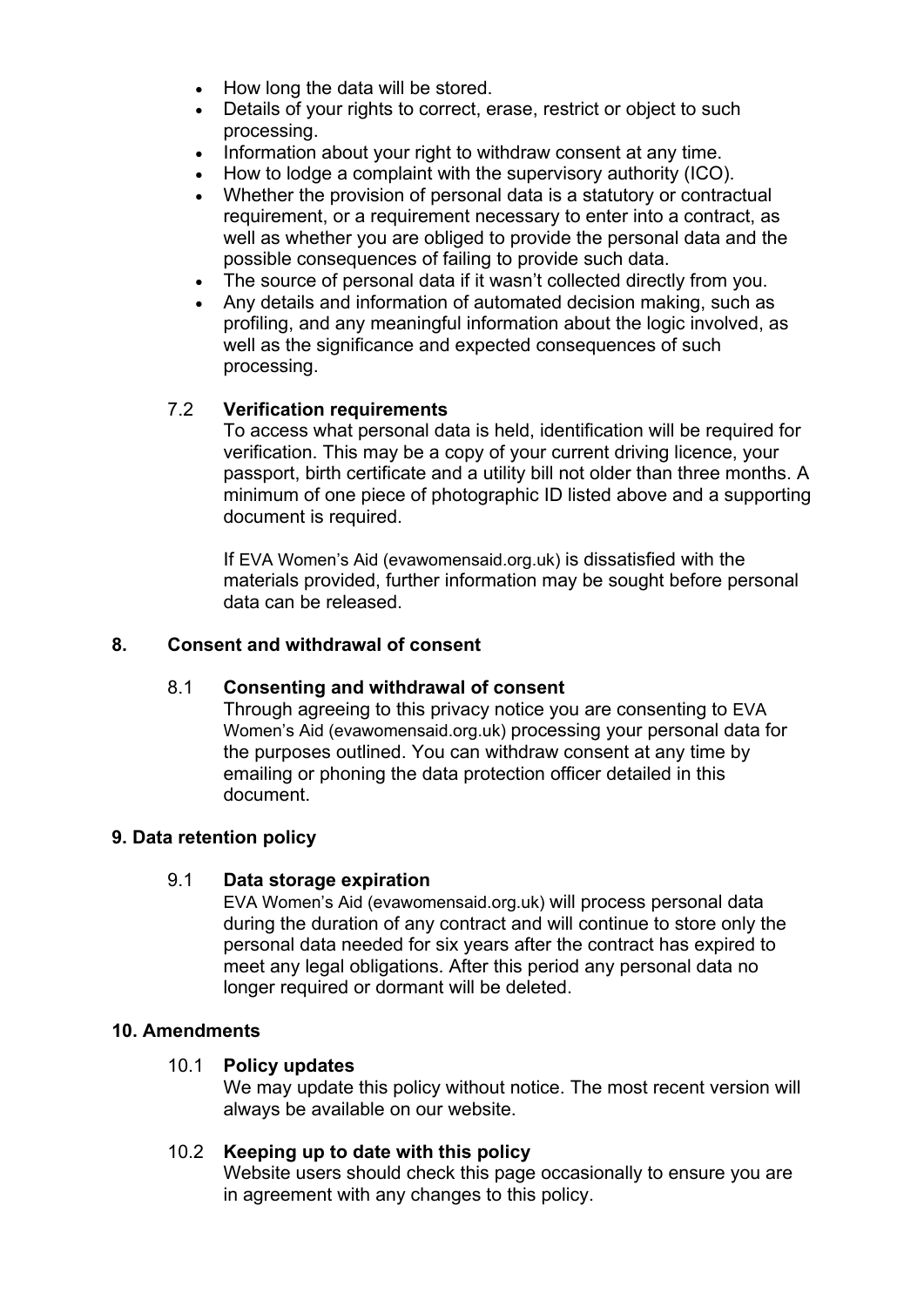## **11. Cookies**

## 11.1 **Types of cookie**

Cookies may be either "persistent" cookies or "session" cookies: a persistent cookie will be stored by a web browser and will remain valid until its set expiry date, unless deleted by the user before the expiry date; a session cookie, on the other hand, will expire at the end of the user session, when the web browser is closed.

## 11.2 **Data contained within cookies**

Cookies do not typically contain any information that personally identifies a user, but personal information that we store about you may be linked to the information stored in and obtained from cookies.

## 11.3 **Storage of cookie data**

Information provided in these cookies may be stored by EVA Women's Aid (evawomensaid.org.uk) in an encrypted SQL database if it's necessary the operation or our website. Cookies will also be stored by you, should your browser be set to use them.

## 11.4 **Refusing and deleting cookies**

Most modern browsers allow you to refuse to accept cookies and also allow you to delete cookies.

The methods for doing so vary from browser to browser, from version to version, and can be dependent on operating system. You can however obtain up-to-date information about blocking and deleting cookies via the following:

<https://support.google.com/chrome/answer/95647?hl=en> (Chrome) [https://support.mozilla.org/en-US/kb/enable-and-disable-cookies](https://support.mozilla.org/en-US/kb/enable-and-disable-cookies-website-preferences)[website-preferences](https://support.mozilla.org/en-US/kb/enable-and-disable-cookies-website-preferences) (Firefox) <http://www.opera.com/help/tutorials/security/cookies/> (Opera) [https://support.microsoft.com/en-gb/help/17442/windows-internet](https://support.microsoft.com/en-gb/help/17442/windows-internet-explorer-delete-manage-cookies)[explorer-delete-manage-cookies](https://support.microsoft.com/en-gb/help/17442/windows-internet-explorer-delete-manage-cookies) (Internet Explorer) <https://support.apple.com/kb/PH21411> (Safari) [https://privacy.microsoft.com/en-us/windows-10-microsoft-edge-and](https://privacy.microsoft.com/en-us/windows-10-microsoft-edge-and-privacy)[privacy](https://privacy.microsoft.com/en-us/windows-10-microsoft-edge-and-privacy) (Edge)

# 11.5 **The impact of blocking cookies**

Blocking all cookies will have a negative impact upon the usability of many websites, and should you block cookies on our website, you will not be able to use all of the features of our website.

# **12. Complaints**

# 12.1 **Filing a complaint to the ICO**

In the event that you wish to make a compliant about how your personal data is being handled, you have a legal right to complain to EVA Women's Aid in writing to: The Data Controller EVA Women's Aid 86 High Street

Redcar